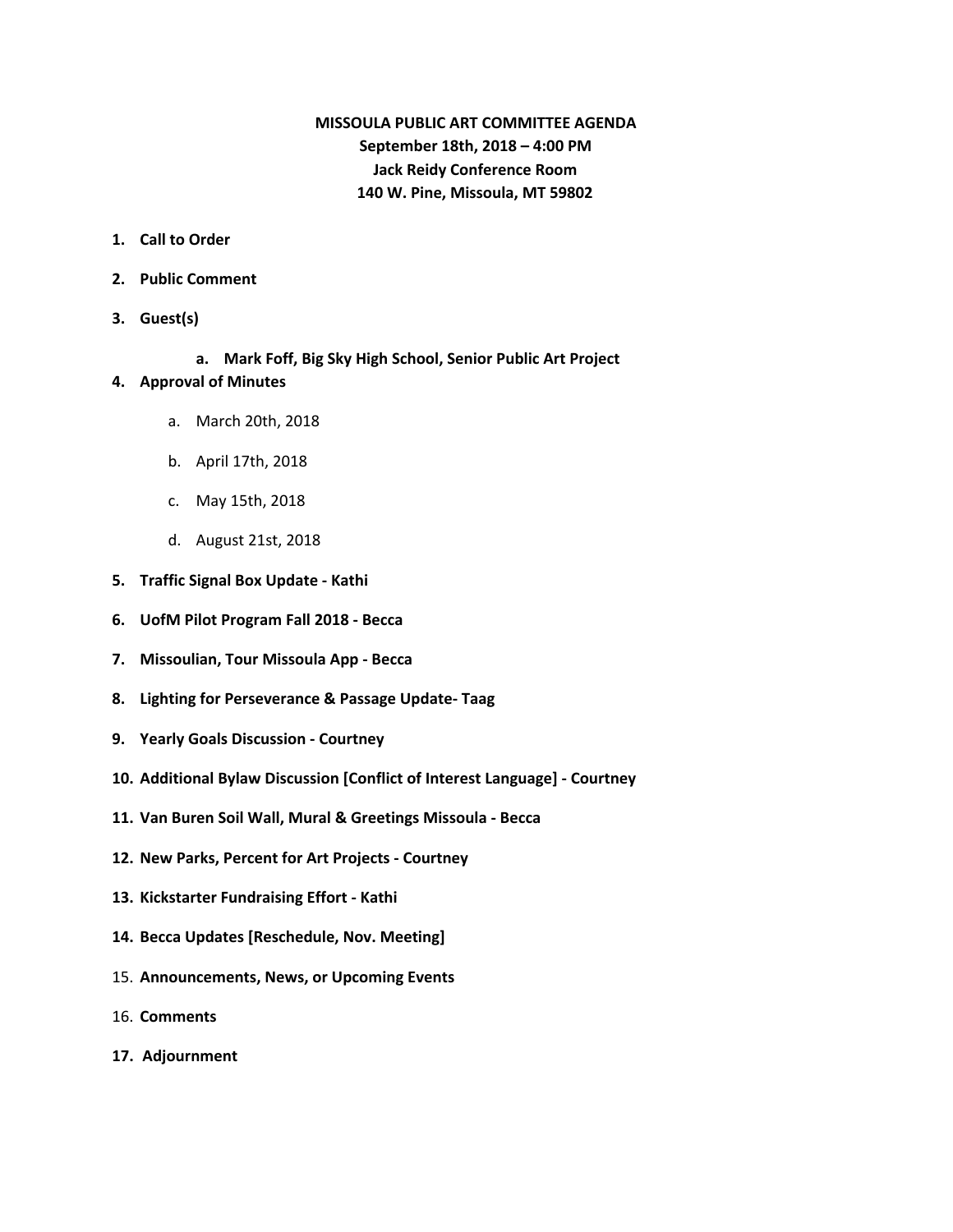**The City makes reasonable accommodations for any known disability that may interfere with a person's ability to participate in this meeting. People needing assistance should provide advanced notice to allow adequate time to make needed arrangements. Please call Heidi Bakula at (406) 552-6003 or write her at Mayor's office, 435 Ryman, Missoula, MT 59802 to make the request known.**

### **STRATEGIC PLANNING GOALS 2017-2019**

**Mission: The Public Art Committee affirms the city's role as an advocate to public art, fosters and enriches the aesthetic of the City of Missoula, values and promotes the contributions of artists to the community and furthers the objectives of Missoula City Ordinance 3221.**

**Vision: The Public Art Committee envisions a community where art and artists are valued, and where** public art is integrated into the fabric of our place, and enhances the quality of life of its citizens.

#### **YEAR 1-2017**

#### **Outreach and Awareness**

- A. Create monthly marketing PSAs
- B. Improve website
- C. Begin public art education for artists
- D. Make quarterly reports to council
- E. Establish a more formal connection to U of M
- art department
- F. Engage in community feedback

#### **Governance**

A. Actively invite native representation onto committee

- B. Bring accounting and professional reporting to A. Create a public art scavenger hunt council
- C. Create annual planning and follow plan
- D. Create a catalogue and condition report
- E. Intentional use of staff and chair time

#### **Quality**

A. Increase art call submissions

#### **Fundraising and Project Development**

- A. Pursue the idea of joining county
- B. Increase staff time
- C. Deepen our relationships to other Public Art

Committees for inspiration and funding ideas

- D. Actively seek out grant funding
- E. Enrich private/public partnerships

#### **Projects**

- A. One big project per year- form committee
- B. Public Art Guide
- C. Parking meters
- D. Lighting for Crossings
- E. Lighting for Perseverance and Passage
- F. Traffic Signal Boxes

#### **YEAR 2- 2018**

#### **Outreach and Awareness**

- 
- B. Continued public art education for artists
- C. Create a friends of public art volunteer group
- D. Enrich relationships with local artists by holding artists events

#### **Quality**

A. Hit maintenance harder

#### **Fundraising and Project Development**

- A. Continue to increase staff time
- B. Enrich private and public partnerships

#### **Projects**

A. One big project per year